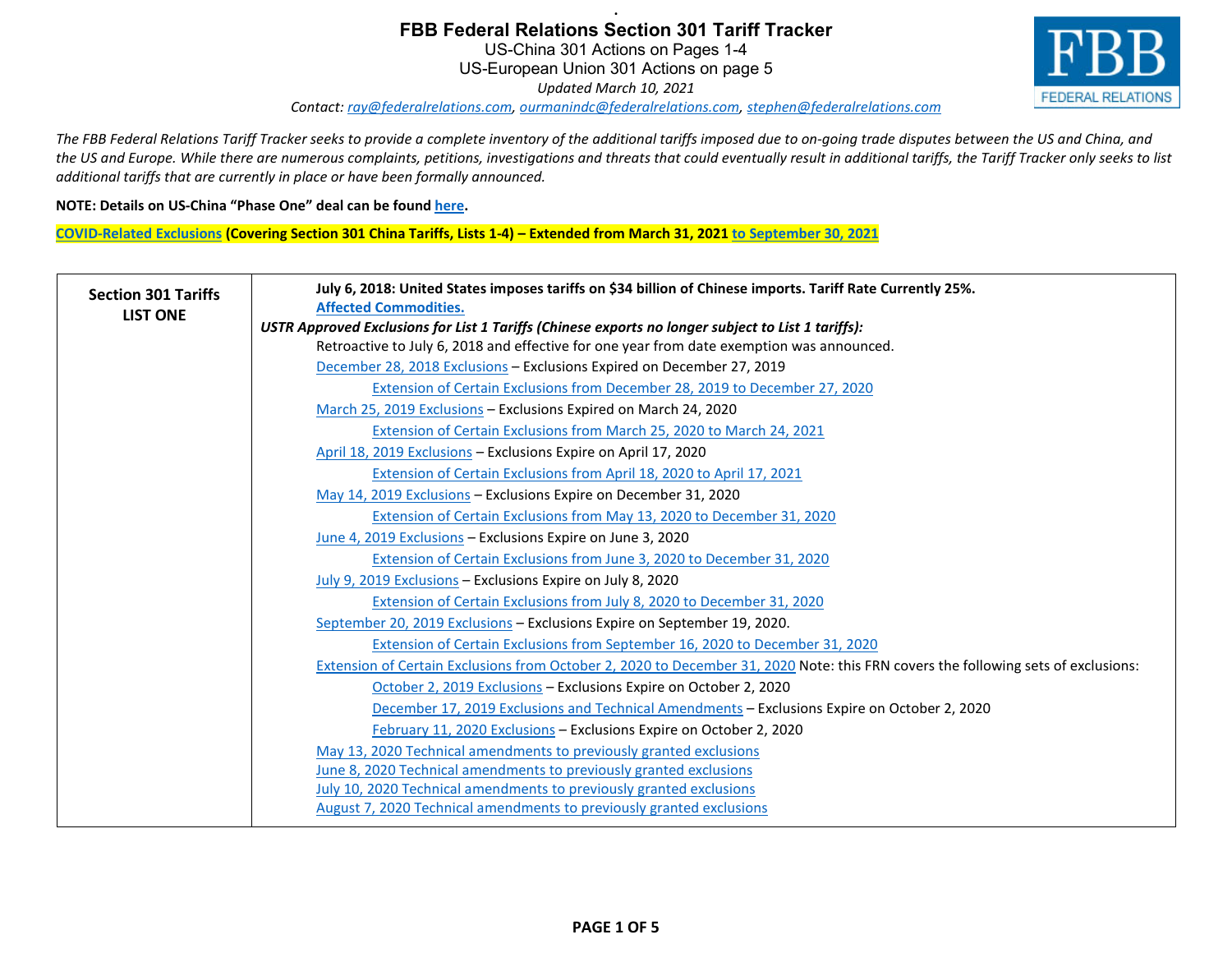## **FBB Federal Relations Section 301 Tariff Tracker** US-China 301 Actions on Pages 1-4 US-European Union 301 Actions on page 5 *Updated March 10, 2021 Contact[: ray@federalrelations.com,](mailto:ray@federalrelations.com) [ourmanindc@federalrelations.com,](mailto:ourmanindc@federalrelations.com) [stephen@federalrelations.com](mailto:stephen@federalrelations.com)*

**.**



| <b>Section 301 Tariffs</b> | August 23, 2018: United States imposes tariffs on \$16 billion of Chinese imports. Tariff Rate Currently 25%. |
|----------------------------|---------------------------------------------------------------------------------------------------------------|
| <b>LIST TWO</b>            | <b>Affected Commodities.</b>                                                                                  |
|                            | USTR Approved Exclusions for List 2 Tariffs (Chinese exports no longer subject to List 2 tariffs):            |
|                            | Retroactive to August 23, 2018 and effective for one year from date exemption was announced.                  |
|                            | July 31, 2019 Exclusions - Exclusions Expire on July 30, 2020                                                 |
|                            | Extensions of Certain Exclusions from July 31 to December 31, 2020                                            |
|                            | September 20, 2019 Exclusions - Exclusions Expire on September 19, 2020.                                      |
|                            | Amendments to September 20 exclusions can be found here                                                       |
|                            | Extension of Certain Exclusions from September 16, 2020 to December 31, 2020                                  |
|                            | October 2, 2019 Exclusions - Exclusions Expire on October 2, 2020                                             |
|                            | Extension of Certain Exclusions from October 2, 2020 to December 31, 2020                                     |
|                            | December 17, 2019 Modifications to Certain Notes in the HTSUS                                                 |
|                            | February 25, 2020 Technical amendments to previously granted exclusions                                       |
|                            | May 13, 2020 Technical amendments to previously granted exclusions                                            |
|                            | July 10, 2020 Exclusions and technical amendments to previously granted exclusions                            |
|                            | August 7, 2020 Technical amendments to previously granted exclusions                                          |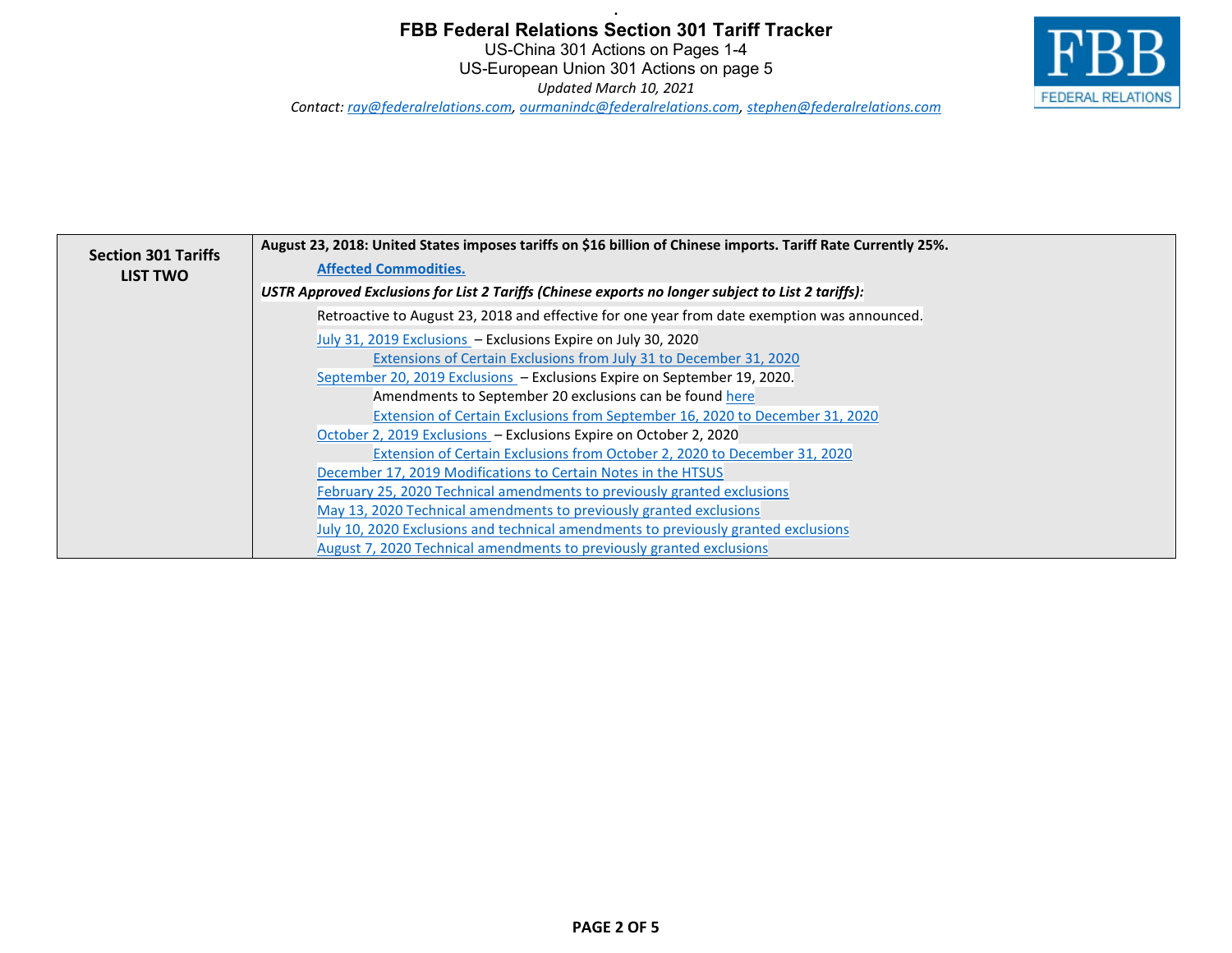### **. FBB Federal Relations Section 301 Tariff Tracker**

US-China 301 Actions on Pages 1-4 US-European Union 301 Actions on page 5

*Updated March 10, 2021*



*Contact[: ray@federalrelations.com,](mailto:ray@federalrelations.com) [ourmanindc@federalrelations.com,](mailto:ourmanindc@federalrelations.com) [stephen@federalrelations.com](mailto:stephen@federalrelations.com)*

|                            | September 24, 2018: United States imposes tariffs on \$200 billion of Chinese imports. Tariff Rate Currently 25%.                |
|----------------------------|----------------------------------------------------------------------------------------------------------------------------------|
| <b>Section 301 Tariffs</b> | <b>Affected Commodities.</b>                                                                                                     |
| <b>LIST THREE</b>          | Current Exclusions for List 3 Tariffs (Chinese exports not subject to List 3 tariffs) – exclusions expire on December 31, 2020   |
|                            | NOTE: USTR only extended 266 of 960 previously granted exclusions (see below). Previously granted exclusions expired on August 7 |
|                            | (See August 11, 2020 Notice here and technical amendments to the Notice here)                                                    |
|                            | PREVIOUSLY GRANTED EXCLUSIONS - These exclusions expired on August 7, 2020:                                                      |
|                            | August 7, 2019 Exclusions                                                                                                        |
|                            | September 20, 2019 Exclusions                                                                                                    |
|                            | October 28, 2019 Exclusions                                                                                                      |
|                            | November 13, 2019 Exclusions                                                                                                     |
|                            | November 29, 2019 Exclusions                                                                                                     |
|                            | December 17, 2019 Exclusions                                                                                                     |
|                            | January 6, 2020 Exclusions                                                                                                       |
|                            | February 5, 2020 Exclusions                                                                                                      |
|                            | February 20, 2020 Exclusions                                                                                                     |
|                            | March 16, 2020 Exclusions - Exclusions cover medical equipment to respond to COVID-19.                                           |
|                            | March 26, 2020 Exclusions                                                                                                        |
|                            | April 24, 2020 Exclusions                                                                                                        |
|                            | May 8, 2020 Exclusions                                                                                                           |
|                            | May 21, 2020 Exclusions and technical amendments to previously granted exclusions                                                |
|                            | June 19, 2020 Exclusions and technical amendments to previously granted exclusions                                               |
|                            | July 10, 2020 Technical amendments to previously granted exclusions                                                              |
|                            | August 24, 2020 Exclusions and technical amendments to previously granted exclusions                                             |
|                            | October 7, 2020 technical amendments (1/2) to previously granted exclusions                                                      |
|                            | October 7, 2020 technical amendments (2/2) to previously granted exclusions                                                      |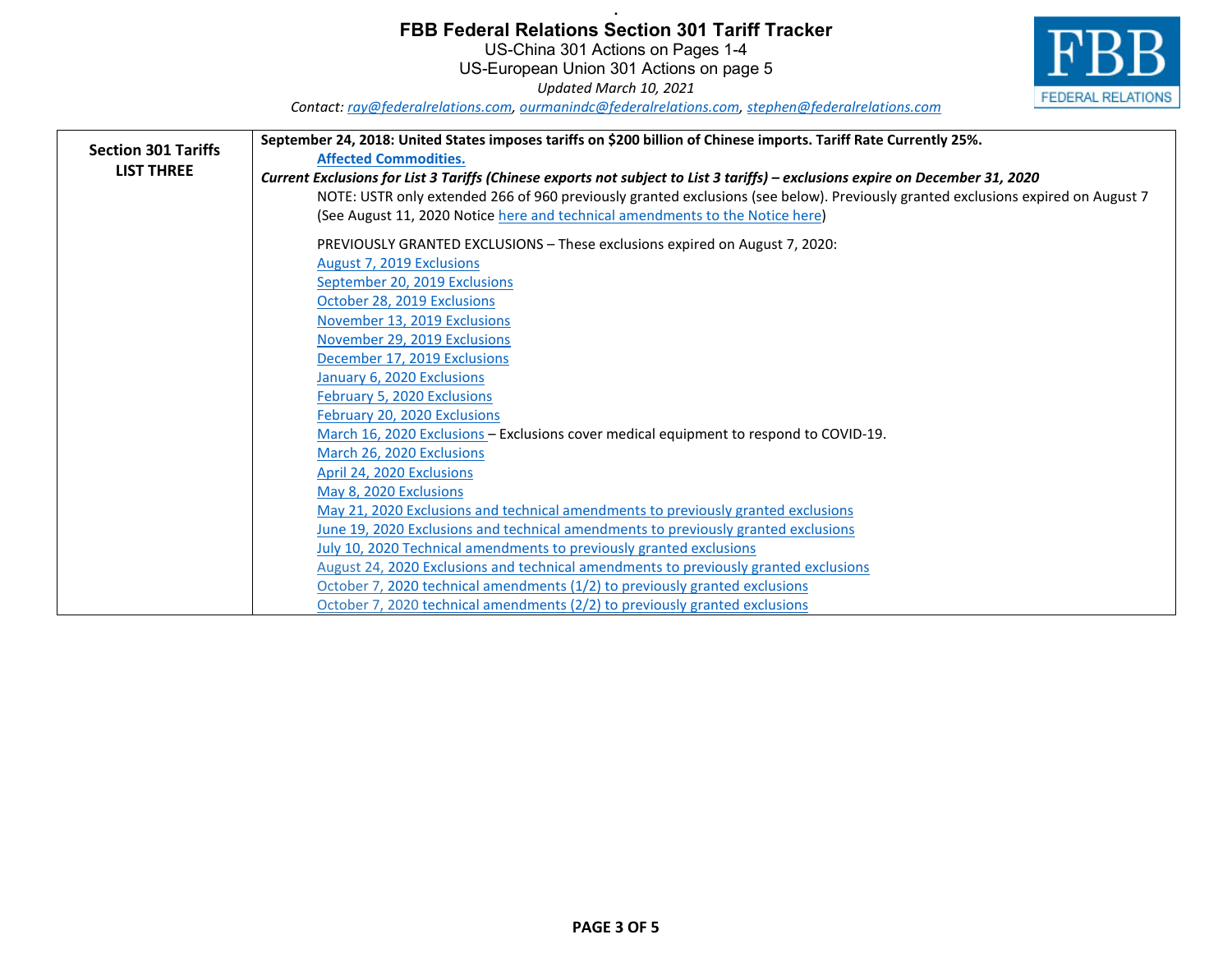### **. FBB Federal Relations Section 301 Tariff Tracker**

US-China 301 Actions on Pages 1-4 US-European Union 301 Actions on page 5 *Updated March 10, 2021*



*Contact[: ray@federalrelations.com,](mailto:ray@federalrelations.com) [ourmanindc@federalrelations.com,](mailto:ourmanindc@federalrelations.com) [stephen@federalrelations.com](mailto:stephen@federalrelations.com)*

| <b>Section 301 Tariffs</b>    | August 13, 2019: USTR announces tariffs on \$300 billion of Chinese imports to be implemented in two tranches - List 4A & List 4B                                                                                                                                                                                                                                                                                                                                                                                                                                                                                                                        |
|-------------------------------|----------------------------------------------------------------------------------------------------------------------------------------------------------------------------------------------------------------------------------------------------------------------------------------------------------------------------------------------------------------------------------------------------------------------------------------------------------------------------------------------------------------------------------------------------------------------------------------------------------------------------------------------------------|
| <b>LIST FOUR</b>              | List 4A: 7.5% tariff effective February 14, 2020 (Products covered by Annex A - Beginning on Page 43306)                                                                                                                                                                                                                                                                                                                                                                                                                                                                                                                                                 |
|                               | NOTE: Tariff rate was 15% from September 1, 2019 through February 13, 2020                                                                                                                                                                                                                                                                                                                                                                                                                                                                                                                                                                               |
|                               | List 4B: Not currently scheduled to go into effect (Products covered by Annex C - Beginning on Page 43444)                                                                                                                                                                                                                                                                                                                                                                                                                                                                                                                                               |
|                               | Current Exclusions for List 3 Tariffs (Chinese exports not subject to List 4 tariffs) - exclusions expire on December 31, 2020<br>NOTE: USTR only extended 87 of 569 previously granted exclusions (see below). Previously granted exclusions expired on September<br>1, 2020<br>(See September 2, 2020 Notice here)                                                                                                                                                                                                                                                                                                                                     |
|                               | PREVIOUSLY GRANTED EXCLUSIONS - These exclusions expired on September 1, 2020:                                                                                                                                                                                                                                                                                                                                                                                                                                                                                                                                                                           |
|                               | March 10, 2020 Exclusions - Exclusions cover medical equipment to respond to COVID-19.<br>March 17, 2020 Exclusions - Exclusions cover medical equipment to respond to COVID-19.<br>March 31, 2020 Exclusions - Exclusions cover medical equipment to respond to COVID-19.<br>May 13, 2020 Exclusions<br>May 26, 2020 Technical amendments to previously granted exclusions<br>June 8, 2020 Exclusions<br>July 7, 2020 Exclusions<br>July 20, 2020 Exclusions<br>August 5, 2020 Exclusions<br>October 7, 2020 technical amendments (1/2) to previously granted exclusions<br>October 7, 2020 technical amendments (2/2) to previously granted exclusions |
| <b>Chinese Retaliation to</b> | Effective July 6, 2018:                                                                                                                                                                                                                                                                                                                                                                                                                                                                                                                                                                                                                                  |
| <b>Section 301 Tariffs</b>    | List 1 in English.                                                                                                                                                                                                                                                                                                                                                                                                                                                                                                                                                                                                                                       |
|                               | Effective June 1, 2019 (Note: Use HTS code and not product description - Google Translate is not always accurate).                                                                                                                                                                                                                                                                                                                                                                                                                                                                                                                                       |
|                               | Click here for Google Translation of 5% List<br>Click here for Google Translation of 10% List                                                                                                                                                                                                                                                                                                                                                                                                                                                                                                                                                            |
|                               | Click here for Google Translation of 20% List<br>Click here for Google Translation of 25% List                                                                                                                                                                                                                                                                                                                                                                                                                                                                                                                                                           |
|                               | Effective September 1, 2019                                                                                                                                                                                                                                                                                                                                                                                                                                                                                                                                                                                                                              |
|                               | Click here for the Google Translation (items 1-916 subject to 10% tariff; items 917-1717 subject to 5% tariff)<br>Not currently scheduled to go into effect                                                                                                                                                                                                                                                                                                                                                                                                                                                                                              |
|                               | Click here for the Google Translation (items 1-912 subject to 10% tariff; items 913-3361 subject to 5% tariff)                                                                                                                                                                                                                                                                                                                                                                                                                                                                                                                                           |
|                               | Chinese Exclusions: China establishes process to exclude certain U.S. exports from Chinese retaliatory tariffs.                                                                                                                                                                                                                                                                                                                                                                                                                                                                                                                                          |
|                               | China List 1 Exclusions (valid from September 17, 2019 to September 16, 2020)                                                                                                                                                                                                                                                                                                                                                                                                                                                                                                                                                                            |
|                               | China List 2 Exclusions (valid from September 17, 2019 to September 16, 2020)                                                                                                                                                                                                                                                                                                                                                                                                                                                                                                                                                                            |
|                               | NEW: China announces process for granting additional exclusions - application deadline is March 2, 2020. See here for details.                                                                                                                                                                                                                                                                                                                                                                                                                                                                                                                           |